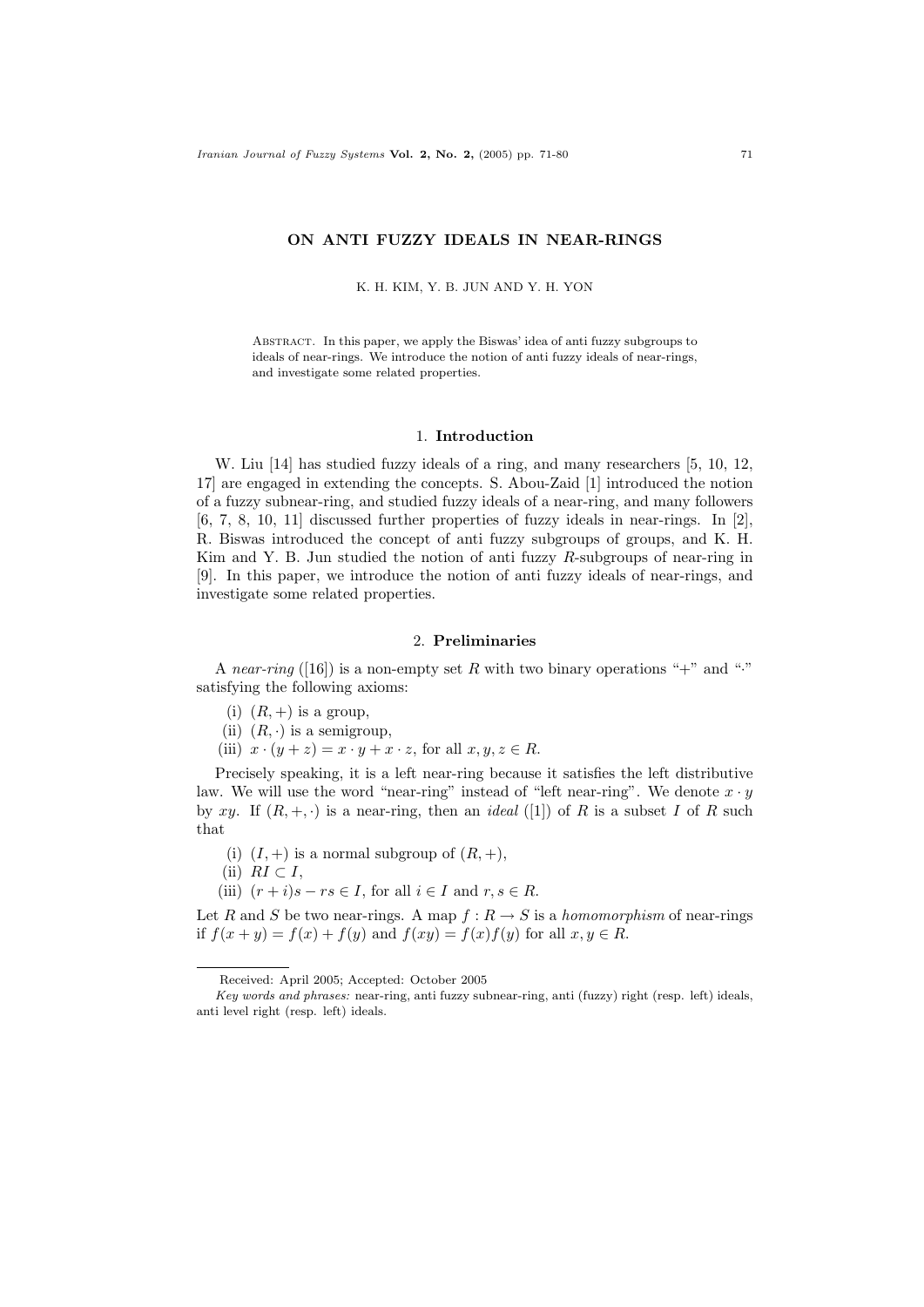A fuzzy set  $\mu$  in a set R is a function  $\mu : R \to [0, 1]$ . Denote by Im( $\mu$ ) the image set of  $\mu$ . For  $t \in [0,1]$ , the set

$$
\mu_t^{\geq} = \{ x \in R | \mu(x) \geq t \} \quad (\text{resp. } \mu_t^{\leq} = \{ x \in R | \mu(x) \leq t \})
$$

is called a *upper* (resp. *lower*) t-level cut of  $\mu$ . Clearly,  $\mu_t^{\geq} \cup \mu_t^{\leq} = R$  for  $t \in [0,1]$ , and if  $t_1 < t_2$ , then  $\mu_{t_1} \subseteq \mu_{t_2} \subseteq \mu_{t_2} \subseteq \mu_{t_1} \subseteq \mu_{t_1}$ . If  $\mu$  is a fuzzy set in R, then the complement of  $\mu$ , denoted by  $\mu^{c}$ , is the fuzzy set in R given by  $\mu^{c}(x) = 1 - \mu(x)$ for all  $x \in R$  ([3], [17], [18]).

Let R be a near-ring. A fuzzy subnear-ring of R is a fuzzy set  $\mu$  of R such that

- (F1)  $\mu(x y) \ge \min{\mu(x), \mu(y)},$
- (F2)  $\mu(xy) \ge \min\{\mu(x), \mu(y)\},\$

for all  $x, y \in R$ . And a *fuzzy ideal* of R is a fuzzy subnear-ring  $\mu$  of R such that

(F3) 
$$
\mu(y + x - y) \ge \mu(x),
$$

- (F4)  $\mu(xy) \geq \mu(y)$ ,
- (F5)  $\mu((x+z)y xy) \ge \mu(z),$

for all  $x, y, z \in R$  ([10]). Note that  $\mu$  is a fuzzy left ideal of R if it satisfies (F1),  $(F2)$ ,  $(F3)$  and  $(F4)$ , and  $\mu$  is a fuzzy right ideal of R if it satisfies  $(F1)$ ,  $(F2)$ ,  $(F3)$ and (F5). Let R be a near-ring and  $\mu$  a fuzzy subset of R. Then the upper t-level cut  $\mu_t^{\geq}$  of  $\mu$  is a subnear-ring (resp. ideal) of R for all  $t \in [0, \mu(0)]$  if and only if  $\mu$ is a fuzzy subnear-ring (resp. ideal) of  $R$  ([1, p145, Theorem 4.2]).

#### 3. Anti Fuzzy Ideals

**Definition 3.1.** Let R be a near-ring. A fuzzy set  $\mu$  of R is called an *anti fuzzy* subnear-ring of R if for all  $x, y \in R$ ,

(AF1)  $\mu(x - y) \leq \max\{\mu(x), \mu(y)\},\$ (AF2)  $\mu(xy) \leq \max{\mu(x), \mu(y)}$ .

**Definition 3.2.** Let R be a near-ring. An anti-ring x uphear-ring u of R is called an *anti* fuzzy ideal of R if for all  $x, y, z \in R$ ,

- (AF3)  $\mu(y + x y) \leq \mu(x)$ ,
- (AF4)  $\mu(xy) \leq \mu(y)$ ,
- (AF5)  $\mu((x+z)y xy) \leq \mu(z)$ .

Note that  $\mu$  is an anti-fuzzy left ideal of R if it satisfies (AF1), (AF2), (AF3) and (AF4), and  $\mu$  is an anti-fuzzy right ideal of R if it satisfies (AF1), (AF2), (AF3) and (AF5).

**Example 3.3.** Let  $R = \{a, b, c, d\}$  be a set with two binary operations as follows:

| $+ a b c d$                                                                                                           | $\cdot$   a b c d                                                             |  |
|-----------------------------------------------------------------------------------------------------------------------|-------------------------------------------------------------------------------|--|
| $\begin{array}{c cc cc} a & a & b & c & d \\ b & b & a & d & c \\ c & c & d & b & a \\ d & d & c & a & b \end{array}$ |                                                                               |  |
|                                                                                                                       | $\begin{array}{c ccccc}\na & a & a & a & a \\ b & a & a & a & a\n\end{array}$ |  |
|                                                                                                                       |                                                                               |  |
|                                                                                                                       | $\begin{array}{c cc} c & a & a & a \\ d & a & a & b & b \end{array}$          |  |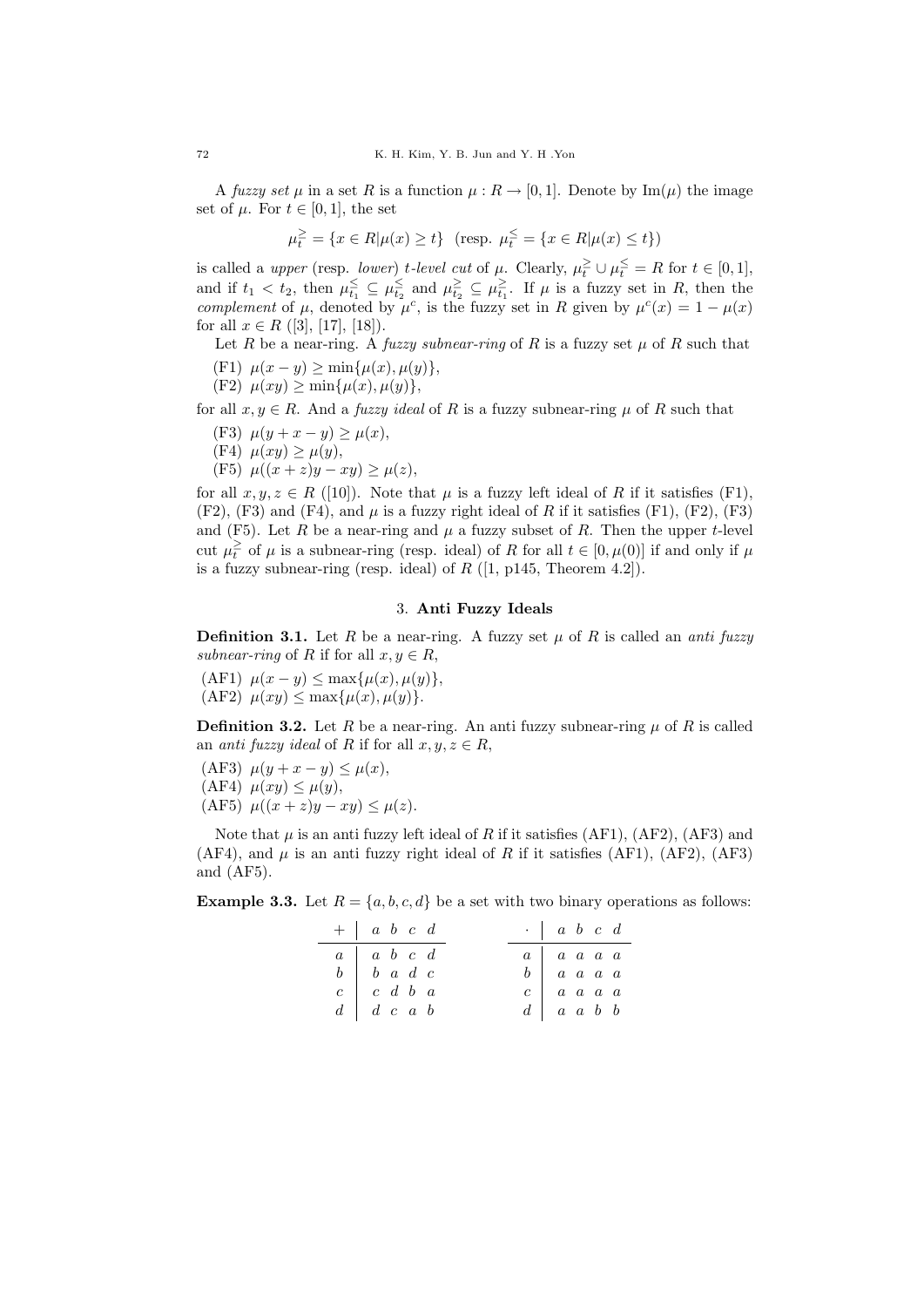Then  $(R, +, \cdot)$  is a near-ring. We define a fuzzy subset  $\mu : R \longrightarrow [0, 1]$  by  $\mu(c) =$  $\mu(d) > \mu(b) > \mu(a)$ . Then  $\mu$  is an anti-fuzzy right (resp. left) ideal of R.

Every anti-ring R is an anti-ring R is an anti-ring R is an anti-ring  $R$  is an anti-ring R is an anti-ring R is an anti-ring R is an anti-ring R is an anti-ring R is an anti-ring R is an anti-ring R is an anti-ring R is ring of  $R$ , but the converse is not true as shown in the following example.

**Example 3.4.** Let  $R = \{a, b, c, d\}$  be a set with two binary operations as follows:

| $+ a b c d$                                                                    | $\cdot$   a b c d                                                             |  |
|--------------------------------------------------------------------------------|-------------------------------------------------------------------------------|--|
|                                                                                |                                                                               |  |
| $\begin{array}{c ccccc} a & a & b & c & d \\ b & b & a & d & c \\ \end{array}$ | $\begin{array}{c ccccc}\na & a & a & a & a \\ b & a & b & c & d\n\end{array}$ |  |
| $\begin{array}{c cc} c & c & d & b & a \\ d & d & c & a & b \end{array}$       | $c \begin{array}{ccc} c & a & a & a \end{array}$                              |  |
|                                                                                | $d \mid a \mid a \mid a \mid a$                                               |  |

Then  $(R, +, \cdot)$  is a near-ring. We define a fuzzy subset  $\mu : R \longrightarrow [0, 1]$  by  $\mu(c) =$  $\mu(d) > \mu(b) > \mu(a)$ . Then  $\mu$  is an anti-fuzzy subnear-ring of R. But  $\mu$  is not an anti fuzzy right ideal of R, since  $\mu((a+b)c - ac) = \mu(c) > \mu(b)$ .

**Proposition 3.5.** If  $\mu$  is an anti-fuzzy subnear-ring of a near-ring R, then  $\mu(0) \leq$  $\mu(x)$  for all  $x \in R$ .

*Proof.* It follows immediately from [AF1].  $\Box$ 

**Proposition 3.6.** Let R be a near-ring. Then a fuzzy set  $\mu$  is an anti fuzzy subnear-ring in R if and only if  $\mu^c$  is a fuzzy subnear-ring in R.

*Proof.* Let  $\mu$  be an anti-tuzzy subnear-ring in R. Then we have that for each  $x, y \in R$ ,

$$
\mu^{c}(x - y) = 1 - \mu(x - y)
$$
  
\n
$$
\geq 1 - \max{\mu(x), \mu(y)}
$$
  
\n
$$
= \min\{1 - \mu(x), 1 - \mu(y)\}
$$
  
\n
$$
= \min{\mu^{c}(x), \mu^{c}(y)}
$$
,

and

$$
\mu^{c}(xy) = 1 - \mu(xy)
$$
  
\n
$$
\geq 1 - \max{\mu(x), \mu(y)}
$$
  
\n
$$
= \min\{1 - \mu(x), 1 - \mu(y)\}
$$
  
\n
$$
= \min{\mu^{c}(x), \mu^{c}(y)}.
$$

Hence  $\mu^c$  is a fuzzy subnear-ring in R. The converse is proved similarly.

**Proposition 3.7.** Let R be a near-ring and  $\mu$  a fuzzy set in R. Then  $\mu$  is an anti fuzzy ideal in R if and only if  $\mu^c$  is a fuzzy ideal in R.

*Proof.* Let  $\mu$  be an anti-fuzzy ideal in R. Then  $\mu^c$  is a fuzzy subnear-ring in R, and we have that for all  $x, y, z \in R$ ,

$$
\mu^{c}(y + x - y) = 1 - \mu(y + x - y) \ge 1 - \mu(x) = \mu^{c}(x),
$$
  

$$
\mu^{c}(xy) = 1 - \mu(xy) \ge 1 - \mu(y) = \mu^{c}(y),
$$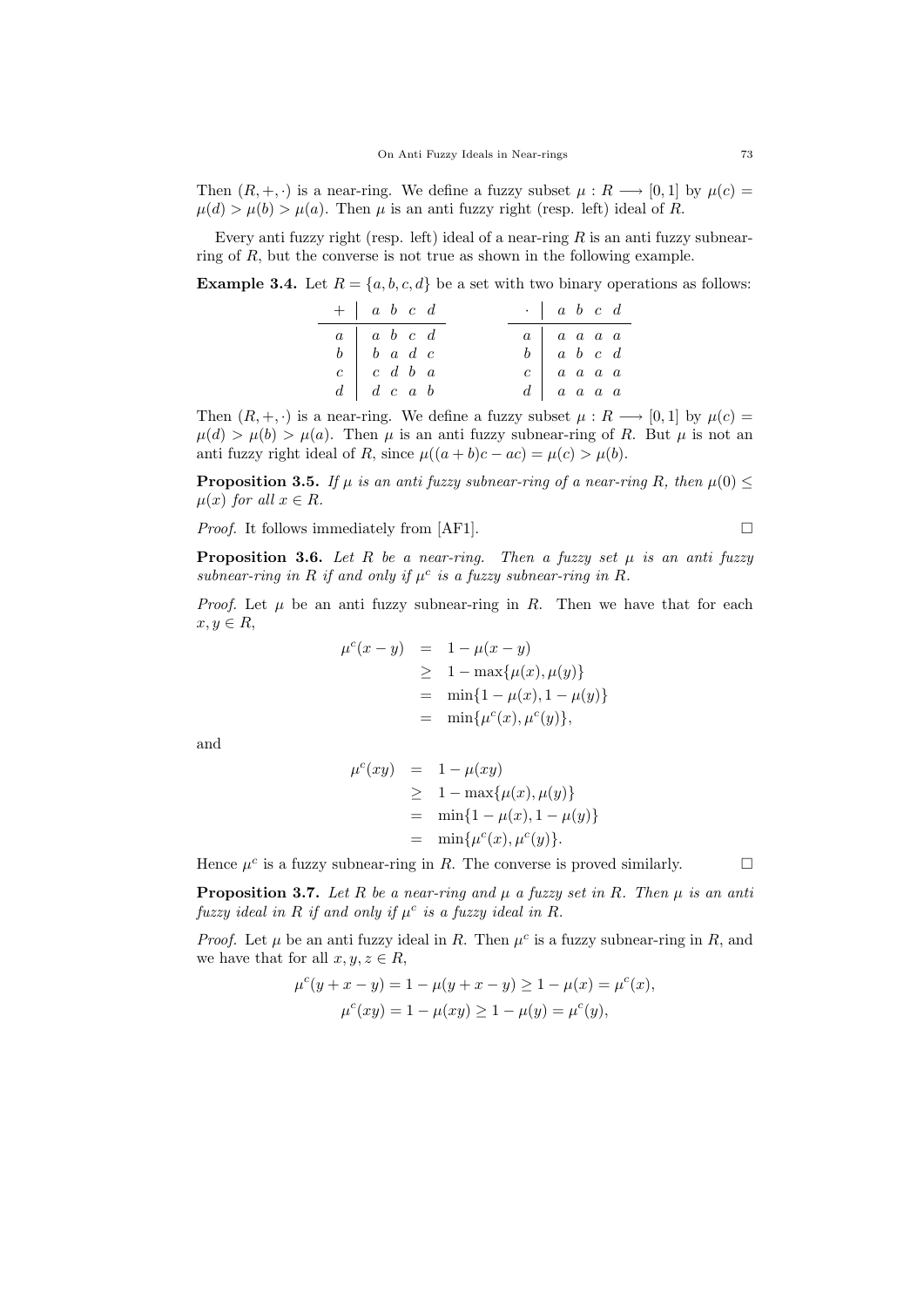and

 $\mu^c$ 

$$
(x + z)y - xy) = 1 - \mu((x + z)y - xy) \ge 1 - \mu(z) = \mu^{c}(z).
$$

Hence  $\mu^c$  is a fuzzy ideal in R. The converse is proved similarly.

Let  $\mu$  be a fuzzy set of a set R. Then  $\mu_t^{\leq} = (\mu^c)_{1-t}^{\geq}$  for all  $t \in [0,1]$ .

**Theorem 3.8.** Let  $\mu$  be a fuzzy set in a near-ring R. Then  $\mu$  is an anti fuzzy ideal of R if and only if the lower t-level cut  $\mu_t^{\leq}$  is an ideal of R for each  $t \in [\mu(0), 1]$ .

*Proof.* ( $\Rightarrow$ ) Let  $\mu$  be an anti-fuzzy ideal of R and  $t \in [\mu(0), 1]$ . Then  $\mu^c$  is a fuzzy ideal of R, hence  $\mu_t^{\leq} = (\mu^c)_{1-t}^{\geq}$  is an ideal of R from [1, Theorem 4.2].

(←) Let  $\mu_t^{\leq}$  be an ideal of R for all  $t \in [\mu(0), 1]$  and  $s \in [0, 1 - \mu(0)] = [0, \mu^c(0)].$ Then  $1-s \in [\mu(0),1]$  and  $(\mu^c)_{\overline{s}}^{\geq} = \mu_{1-s}^{\leq}$  is an ideal of R. Hence  $(\mu^c)_{\overline{s}}^{\geq}$  is an ideal of R for all  $s \in [0, \mu^c(0)]$ , and  $\mu^c$  is a fuzzy ideal of R, whence  $\mu$  is an antiideal of  $R$ .

**Proposition 3.9.** Let  $\mu$  be an anti fuzzy subnear-ring R and  $t_1, t_2 \in [0, 1]$  with  $t_1 < t_2$ . Then two lower level cuts  $\mu_{t_1}^{\le}$  and  $\mu_{t_2}^{\le}$  are equal if and only if there is no  $x \in R$  such that  $t_1 < \mu(x) \leq t_2$ .

*Proof.* From the definition of lower level cuts, it follows that  $\mu_t^{\leq} = \mu^{-1}([\mu(0), t])$ for  $t \in [0, 1]$ . Let  $t_1, t_2 \in [0, 1]$  be such that  $t_1 < t_2$ . Then

$$
\mu_{t_1}^{\leq} = \mu_{t_2}^{\leq} \iff \mu^{-1}([\mu(0), t_1]) = \mu^{-1}([\mu(0), t_2]) \iff \mu^{-1}((t_1, t_2]) = \emptyset.
$$

**Proposition 3.10.** If I is an ideal of a near-ring R, then for each  $t \in [0,1]$ , there exists an anti fuzzy ideal  $\mu$  of R such that  $\mu_t^{\leq} = I$ .

*Proof.* Let  $t \in [0, 1]$  and define a fuzzy set  $\mu : R \to [0, 1]$  by

$$
\mu(x) = \begin{cases} t & \text{if } x \in I, \\ 1 & \text{if } x \notin I, \end{cases}
$$

for each  $x \in R$ . Then  $\mu_s^{\leq} = I$  for any  $s \in [t, 1) = [\mu(0), 1)$ , and  $\mu_1^{\leq} = R$ , whence  $\mu_s^{\le}$  is an ideal of R for all  $s \in [\mu(0), 1]$ . Hence  $\mu$  is an anti-fuzzy ideal of R from Theorem 3.8, and  $\mu_t^{\leq}$  $\frac{\le}{t} = I.$ 

For a family of fuzzy sets  $\{\mu_i \mid i \in \Lambda\}$  in a near-ring R, the union  $\forall$  $\bigvee_{i \in \Lambda} \mu_i$  of  $\{\mu_i \mid i \in \Lambda\}$  is defined by

$$
(\bigvee_{i\in\Lambda}\mu_i)(x)=\sup\{\mu_i(x)|i\in\Lambda\},\
$$

for each  $x \in R$ .

**Proposition 3.11.** If  $\{\mu_i | i \in \Lambda\}$  is a family of anti fuzzy ideals of a near-ring R, then so is  $\vee$  $\bigvee_{i\in\Lambda}\mu_i.$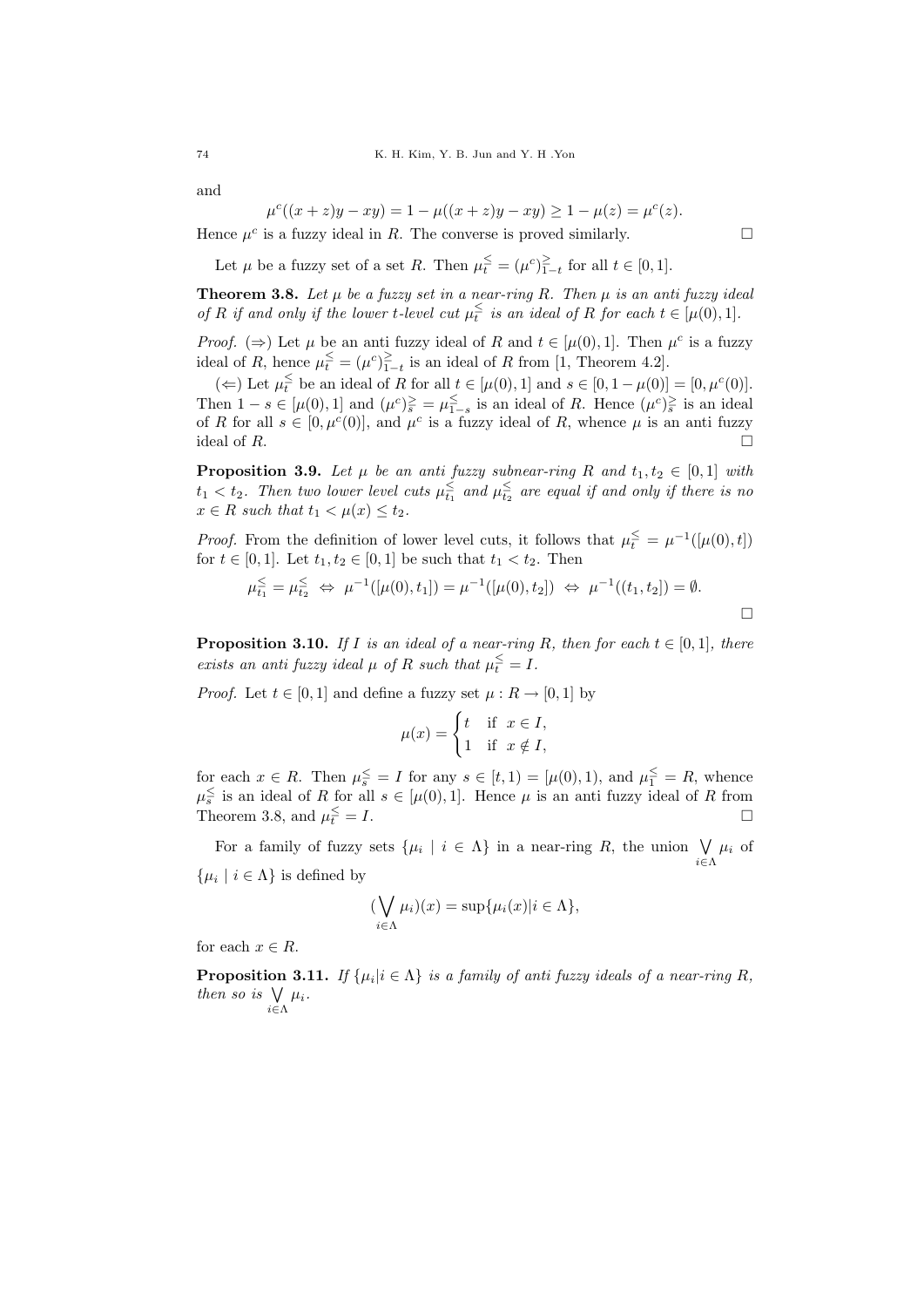*Proof.* Let  $\{\mu_i \mid i \in \Lambda\}$  be a family of anti-fuzzy ideals of R and  $x, y \in R$ . Then we have that

$$
\begin{aligned}\n(\bigvee_{i \in \Lambda} \mu_i)(x - y) &= \sup \{ \mu_i(x - y) | i \in \Lambda \} \\
&\le \sup \{ \max \{ \mu_i(x), \mu_i(y) \} | i \in \Lambda \} \\
&= \max \{ \sup \{ \mu_i(x) | i \in \Lambda \}, \sup \{ \mu_i(y) | i \in \Lambda \} \} \\
&= \max \{ (\bigvee_{i \in \Lambda} \mu_i)(x), (\bigvee_{i \in \Lambda} \mu_i)(y) \}, \\
(\bigvee \mu_i)(xy) &= \sup \{ \mu_i(xy) | i \in \Lambda \}\n\end{aligned}
$$

$$
\leq \sup\{\max\{\mu_i(x), \mu_i(y)\}|i \in \Lambda\}
$$
\n
$$
= \max\{\sup\{\mu_i(x)|i \in \Lambda\}, \sup\{\mu_i(y)|i \in \Lambda\}\}\
$$
\n
$$
= \max\{(\bigvee_{i \in \Lambda} \mu_i)(x), (\bigvee_{i \in \Lambda} \mu_i)(y)\}.
$$

Hence W  $\bigvee_{i\in\Lambda}\mu_i$  is an anti fuzzy subnear-ring of R.

For any  $x, y, z \in R$ , we have that

$$
(\bigvee_{i \in \Lambda} \mu_i)(y + x - y) = \sup \{\mu_i(y + x - y)|i \in \Lambda\}
$$
  
\n
$$
\leq \sup \{\mu_i(x)|i \in \Lambda\}
$$
  
\n
$$
= (\bigvee_{i \in \Lambda} \mu_i)(x),
$$
  
\n
$$
(\bigvee_{i \in \Lambda} \mu_i)(xy) = \sup \{\mu_i(xy)|i \in \Lambda\}
$$
  
\n
$$
\leq \sup \{\mu_i(y)|i \in \Lambda\}
$$
  
\n
$$
= (\bigvee_{i \in \Lambda} \mu_i)(y),
$$

and

$$
\begin{aligned} (\bigvee_{i \in \Lambda} \mu_i)((x+z)y - xy)) &= \sup \{ \mu_i((x+z)y - xy)| i \in \Lambda \} \\ &\le \sup \{ \mu_i(z)| i \in \Lambda \} \\ &= (\bigvee_{i \in \Lambda} \mu_i)(z). \end{aligned}
$$

Hence W  $\bigvee_{i\in\Lambda}\mu_i$  is an anti-fuzzy ideal of R.

**Theorem 3.12.** If  $\mu$  is an anti fuzzy ideal of a near-ring R, then  $\mu(x) = \inf\{t \in$  $[0,1] | x \in \mu_t^{\leq}$  for each  $x \in R$ .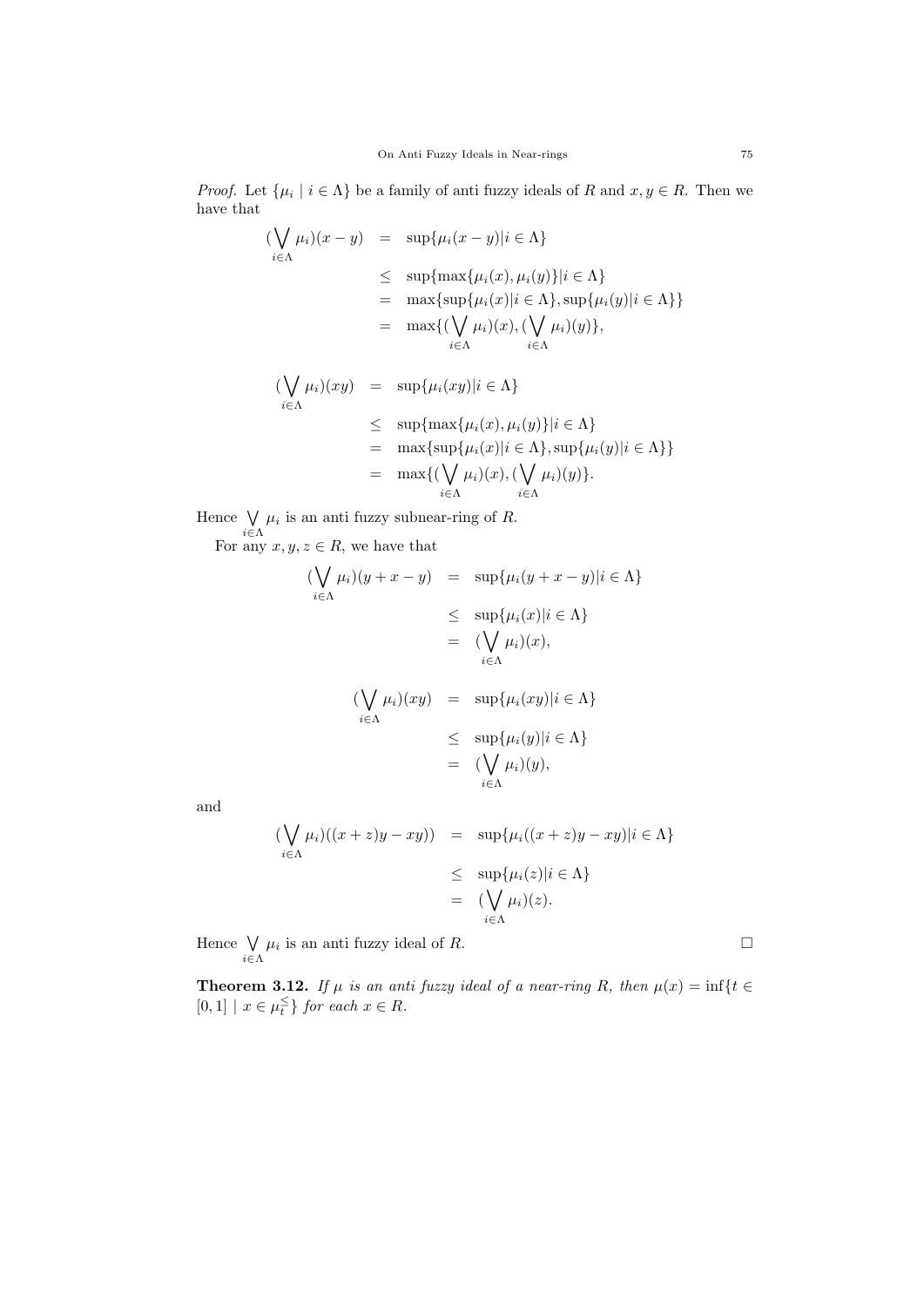*Proof.* For each  $x \in R$ , let  $T_x = \{t \in [0,1] \mid x \in \mu_t^{\leq} \}$  and  $\alpha = \inf T_x$ . Then for any  $t \in T_x$ ,  $\mu(x) \leq t$ , whence  $\mu(x)$  is a lower bound of  $T_x$ , hence  $\mu(x) \leq \inf T_x = \alpha$ . And let  $\beta = \mu(x)$ . Then  $x \in \mu_{\beta}^{\le}$  and  $\beta \in T_x$ , hence  $\alpha = \inf T_x \le \beta = \mu(x)$ .

**Definition 3.13.** Let R and S be two near-rings and f a function of R into S.

(1) If  $\nu$  is a fuzzy set in S, then the *preimage* of  $\nu$  under f is the fuzzy set in R defined by

$$
f^{-1}(\nu)(x) = \nu(f(x)),
$$

for each  $x \in R$ .

(2) If  $\mu$  is a fuzzy set of R, then the *image* of  $\mu$  under f is the fuzzy set in S defined by

$$
f(\mu)(y) = \begin{cases} \sup_{x \in f^{-1}(y)} \mu(x), & \text{if } f^{-1}(y) \neq \emptyset \\ 0, & \text{otherwise,} \end{cases}
$$

for each  $y \in S$ .

**Theorem 3.14.** Let  $f: R \to S$  be an onto homomorphism of near-rings.

- (1) If  $\nu$  is a fuzzy subnear-ring of S, then  $f^{-1}(\nu)$  is a fuzzy subnear-ring of R.
- (2) If  $\mu$  is a fuzzy subnear-ring of R, then  $f(\mu)$  is a fuzzy subnear-ring of S.

*Proof.* (1) Let  $x_1, x_2 \in R$ . Then we have that

$$
f^{-1}(\nu)(x_1 - x_2) = \nu(f(x_1) - f(x_2))
$$
  
\n
$$
\geq \min{\nu(f(x_1)), \nu(f(x_2))}
$$
  
\n
$$
= \min{f^{-1}(\nu)(x_1), f^{-1}(\nu)(x_2)},
$$

and

$$
f^{-1}(\nu)(x_1x_2) = \nu(f(x_1)f(x_2))
$$
  
\n
$$
\geq \min{\nu(f(x_1)), \nu(f(x_2))}
$$
  
\n
$$
= \min{f^{-1}(\nu)(x_1), f^{-1}(\nu)(x_2)}.
$$

Hence  $f^{-1}(\nu)$  is a fuzzy subnear-ring of R.

(2) Let  $y_1, y_2 \in S$ . Then we have

$$
\{x \mid x \in f^{-1}(y_1 - y_2)\} \supseteq \{x_1 - x_2 \mid x_1 \in f^{-1}(y_1) \text{ and } x_2 \in f^{-1}(y_2)\},\
$$

and hence

$$
f(\mu)(y_1 - y_2) = \sup{\mu(x) \mid x \in f^{-1}(y_1 - y_2) }
$$
  
\n
$$
\geq \sup{\mu(x_1 - x_2) \mid x_1 \in f^{-1}(y_1) \text{ and } x_2 \in f^{-1}(y_2) }
$$
  
\n
$$
\geq \sup{\min{\mu(x_1), \mu(x_2)} \mid x_1 \in f^{-1}(y_1) \text{ and } x_2 \in f^{-1}(y_2) }
$$
  
\n
$$
= \min{\sup{\mu(x_1) \mid x_1 \in f^{-1}(y_1) }, \sup{\mu(x_2) \mid x_2 \in f^{-1}(y_2) }
$$
  
\n
$$
= \min{f(\mu)(y_1), f(\mu)(y_2) },
$$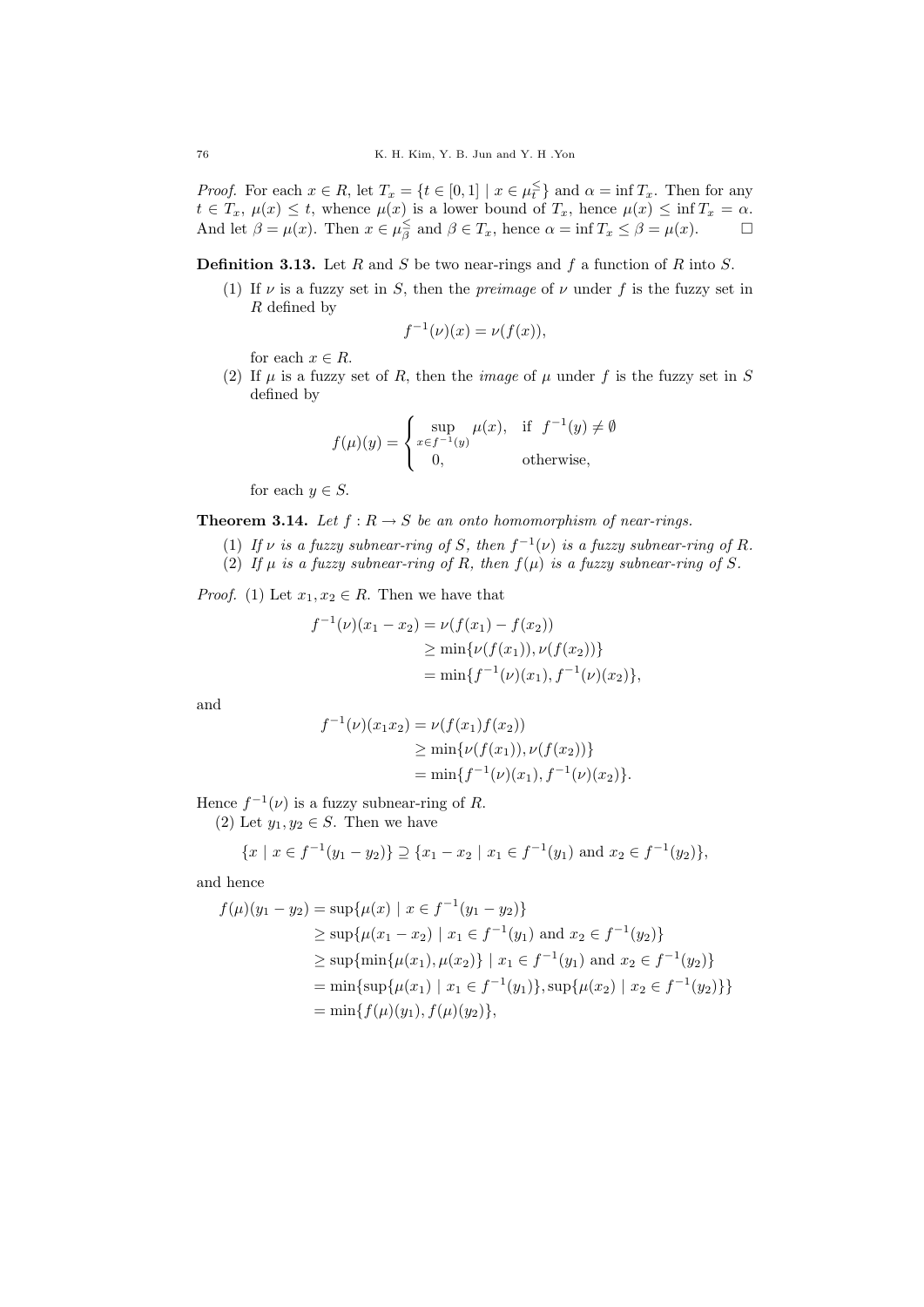On Anti Fuzzy Ideals in Near-rings 77

and since  $\{x \mid x \in f^{-1}(y_1y_2)\} \supseteq \{x_1x_2 \mid x_1 \in f^{-1}(y_1) \text{ and } x_2 \in f^{-1}(y_2)\},\$  $f(\mu)(y_1y_2) = \sup{\mu(x) | x \in f^{-1}(y_1y_2)}$  $\geq \sup \{ \mu(x_1 x_2) \mid x_1 \in f^{-1}(y_1) \text{ and } x_2 \in f^{-1}(y_2) \}$  $\geq$  sup $\{\min\{\mu(x_1), \mu(x_2)\} \mid x_1 \in f^{-1}(y_1) \text{ and } x_2 \in f^{-1}(y_2)\}\$ = min{sup{ $\mu(x_1) | x_1 \in f^{-1}(y_1)$ }, sup{ $\mu(x_2) | x_2 \in f^{-1}(y_2)$ }}  $=$  min{ $f(\mu)(y_1), f(\mu)(y_2)$ }.

Hence  $f(\mu)$  is a fuzzy subnear-ring of S.

**Theorem 3.15.** Let  $f : R \to S$  be an onto homomorphism of near-rings.

- (1) If  $\nu$  is a fuzzy ideal in S, then  $f^{-1}(\nu)$  is a fuzzy ideal in R.
- (2) If  $\mu$  is a fuzzy ideal in R, then  $f(\mu)$  is a fuzzy ideal in S.

*Proof.* (1) Let  $\nu$  be a fuzzy ideal in S. Then  $f^{-1}(\nu)$  is a fuzzy subnear-ring of R from Theorem 3.14, and we have that for any  $x_1, x_2, x_3 \in R$ ,

$$
f^{-1}(\nu)(x_1 + x_2 - x_1) = \nu(f(x_1) + f(x_2) - f(x_1))
$$
  
\n
$$
\geq \nu(f(x_2))
$$
  
\n
$$
= f^{-1}(\nu)(x_2),
$$
  
\n
$$
f^{-1}(\nu)(x_1x_2) = \nu(f(x_1)f(x_2))
$$
  
\n
$$
\geq \nu(f(x_2))
$$
  
\n
$$
= f^{-1}(\nu)(x_2),
$$

and

$$
f^{-1}(\nu)((x_1 + x_2)x_3 - x_1x_3) = \nu((f(x_1) + f(x_2))f(x_3) - f(x_1)f(x_3))
$$
  
\n
$$
\geq \nu(f(x_2))
$$
  
\n
$$
= f^{-1}(\nu)(x_2).
$$

Hence  $f^{-1}(\nu)$  is a fuzzy ideal in R.

(2) Let  $\mu$  be a fuzzy ideal in R. Then  $f(\mu)$  is a fuzzy subnear-ring of S from Theorem 3.14, and we have that for any  $y_1, y_2, y_3 \in S$ ,

$$
f(\mu)(y_1 + y_2 - y_1) = \sup \{ \mu(x) | x \in f^{-1}(y_1 + y_2 - y_1) \}
$$
  
\n
$$
\geq \sup \{ \mu(x_1 + x_2 - x_1) | x_1 \in f^{-1}(y_1), x_2 \in f^{-1}(y_2) \}
$$
  
\n
$$
\geq \sup \{ \mu(x_2) | x_2 \in f^{-1}(y_2) \}
$$
  
\n
$$
= f(\mu)(y_2),
$$
  
\n
$$
f(\mu)(y_1y_2) = \sup \{ \mu(x) | x \in f^{-1}(y_1y_2) \}
$$
  
\n
$$
\geq \sup \{ \mu(x_1x_2) | x_1 \in f^{-1}(y_1), x_2 \in f^{-1}(y_2) \}
$$
  
\n
$$
\geq \sup \{ \mu(x_2) | x_2 \in f^{-1}(y_2) \}
$$
  
\n
$$
= f(\mu)(y_2),
$$

 $\Box$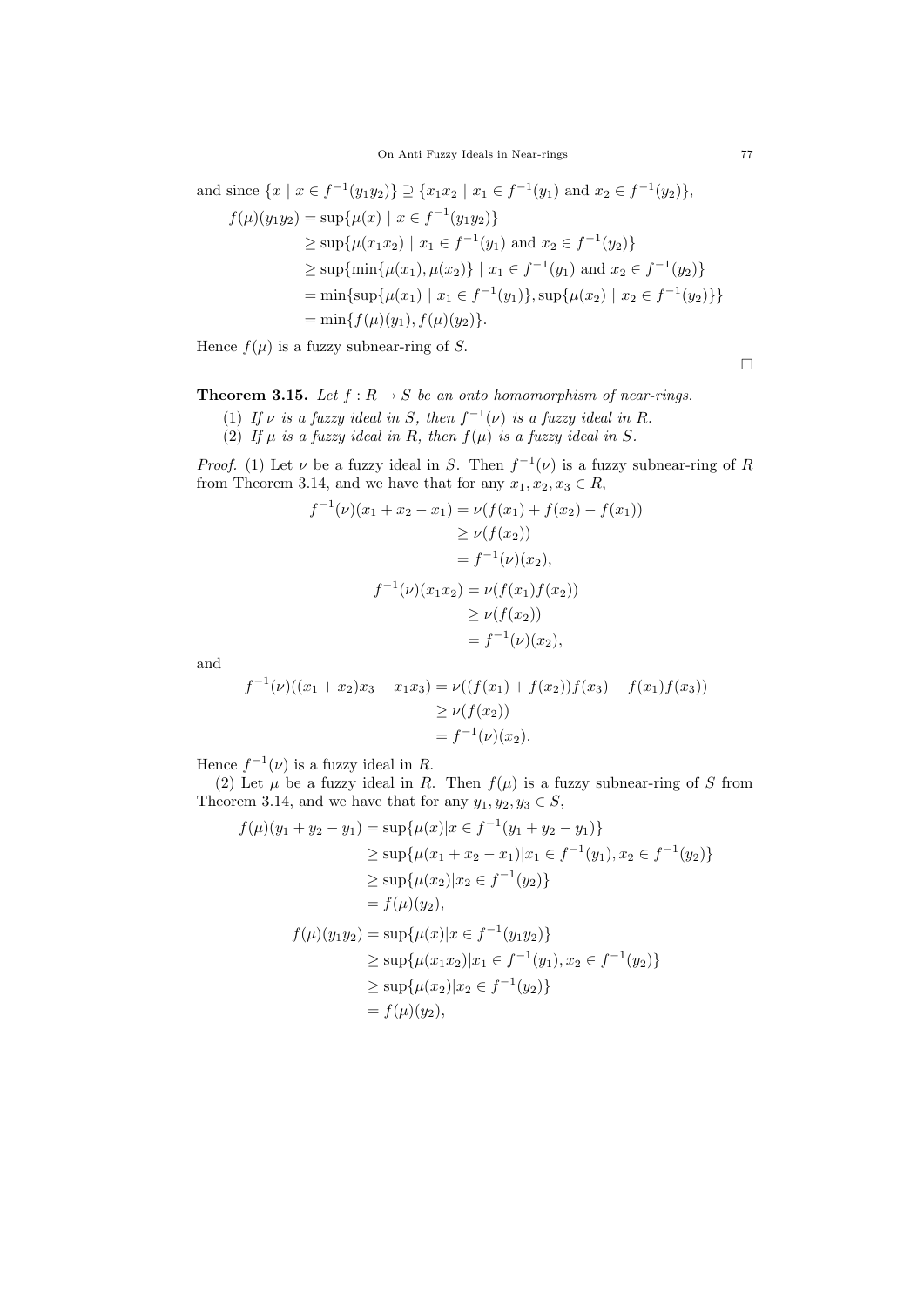and

$$
f(\mu)((y_1 + y_2)y_3 - y_1y_3)
$$
  
=  $\sup{\mu(x)|x \in f^{-1}((y_1 + y_2)y_3 - y_1y_3)}$   
 $\ge \sup{\mu((x_1 + x_2)x_3 - x_1x_3)|x_1 \in f^{-1}(y_1), x_2 \in f^{-1}(y_2), x_3 \in f^{-1}(y_3)}$   
 $\ge \sup{\mu(x_2)|x_2 \in f^{-1}(y_2)}$   
=  $f(\mu)(y_2).$ 

Hence  $f(\mu)$  is a fuzzy ideal in S.

**Definition 3.16.** Let R and S be two near-rings and f a function of R into S. If  $\mu$  is a fuzzy set in R, then the *anti* image of  $\mu$  under f is the fuzzy set  $f(\mu)$  in S defined by

$$
f_{-}(\mu)(y) = \begin{cases} \inf_{x \in f^{-1}(y)} \mu(x), & \text{if } f^{-1}(y) \neq \emptyset \\ 1, & \text{otherwise,} \end{cases}
$$

for each  $y \in S$ .

**Theorem 3.17.** Let  $f : R \to S$  be an onto homomorphism of near-rings. Then we have that

- (1) if v is a fuzzy set in S, then  $f^{-1}(\nu^c) = (f^{-1}(\nu))^c$ ,
- (2) if  $\mu$  is a fuzzy set in R, then  $f(\mu^c) = (f(\mu))^c$  and  $f(\mu^c) = (f(\mu))^c$ .

*Proof.* (1) Let  $\nu$  is a fuzzy set in S. Then for each  $x \in R$ ,

$$
f^{-1}(\nu^{c})(x) = \nu^{c}(f(x))
$$
  
= 1 - \nu(f(x))  
= 1 - f^{-1}(\nu)(x)  
= (f^{-1}(\nu))^{c}(x).

Hence  $f^{-1}(\nu^c) = (f^{-1}(\nu))^c$ .

(2) Let  $\mu$  is a fuzzy set in R. Then for each  $x \in R$ ,

$$
f(\mu^{c})(y) = \sup_{x \in f^{-1}(y)} \mu^{c}(x)
$$
  
= 
$$
\sup_{x \in f^{-1}(y)} (1 - \mu(x))
$$
  
= 
$$
1 - \inf_{x \in f^{-1}(y)} \mu(x)
$$
  
= 
$$
1 - f_{-}(\mu)(y)
$$
  
= 
$$
(f_{-}(\mu))^{c}(y),
$$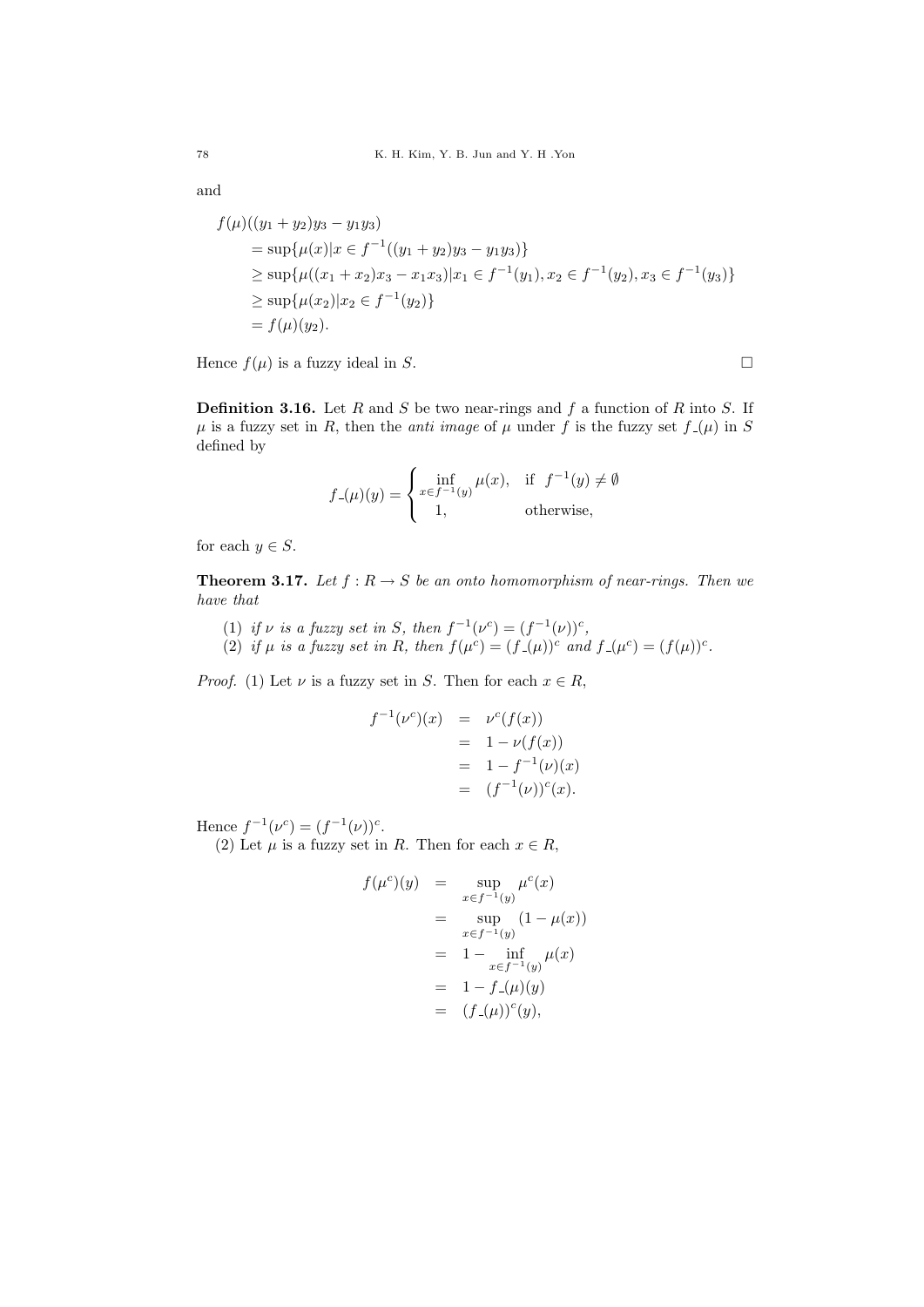and

$$
f_{-}(\mu^{c})(y) = \inf_{x \in f^{-1}(y)} \mu^{c}(x)
$$
  
= 
$$
\inf_{x \in f^{-1}(y)} (1 - \mu(x))
$$
  
= 
$$
1 - \sup_{x \in f^{-1}(y)} \mu(x)
$$
  
= 
$$
1 - f(\mu)(y)
$$
  
= 
$$
(f(\mu))^{c}(y).
$$

Hence  $f(\mu^c) = (f_-(\mu))^c$  and  $f_-(\mu^c) = (f(\mu))^c$  $\Box$ 

**Theorem 3.18.** Let  $f : R \to S$  be an onto homomorphism of near-rings. Then we have that

- (1) if  $\nu$  is an anti fuzzy subnear-ring of S, then  $f^{-1}(\nu)$  is an anti fuzzy subnearring in R,
- (2) if  $\mu$  is an anti-fuzzy subnear-ring of R, then  $f(\mu)$  is an anti-fuzzy subnearring of S.

*Proof.* (1) Let  $\nu$  is an anti-tuzzy subnear-ring in S. Then  $\nu^c$  is a fuzzy subnear-ring in S from Proposition 3.6, and  $f^{-1}(\nu^c)$  is a fuzzy subnear-ring in R from Theorem 3.14. Hence  $(f^{-1}(\nu))^c$  is a fuzzy subnear-ring in R, and  $f^{-1}(\nu)$  is an antisubnear-ring in R.

(2) Let  $\mu$  be an anti-fuzzy subnear-ring in R. Then  $\mu^c$  is a fuzzy subnear-ring in R, and  $f(\mu^c)$  is a fuzzy subnear-ring in S by Theorem 3.14. Since  $f(\mu^c) = (f(\mu))^c$ ,  $(f<sub>-(\mu)</sub>)<sup>c</sup>$  is also a fuzzy subnear-ring in S, and  $f<sub>-(\mu)</sub>$  is an anti fuzzy subnear-ring in  $S$ .

**Theorem 3.19.** Let  $f : R \to S$  be an onto homomorphism of near-rings. Then we have that

- (1) if v is an anti fuzzy ideal of S, then  $f^{-1}(\nu)$  is an anti fuzzy ideal in R,
- (2) if  $\mu$  is an anti-fuzzy ideal of R, then  $f(\mu)$  is an anti-fuzzy ideal of S.

*Proof.* The proof of theorem is straightforward, and so is omitted.  $\Box$ 

#### **REFERENCES**

- [1] S. Abou-Zaid, On fuzzy subnear-rings and ideals, Fuzzy Sets and Sys 44, (1991), 139-146.
- [2] R. Biswas, Fuzzy subgroups and anti fuzzy subgroups, Fuzzy Sets and Sys 35, (1990), 121-124.
- [3] P. S. Das, Fuzzy groups and level subgroups, J. Math. Anal. and Appl. 84, (1981), 264-269.
- [4] V. N. Dixit, R. Kumar and N. Ajmal, Fuzzy ideals and fuzzy prime ideals of a ring, Fuzzy Sets and Sys 44 , (1991), 127-138.
- [5] V. N. Dixit, R. Kumar and N. Ajmal, On fuzzy rings, Fuzzy Sets and Systems 49 , (1992), 205-213.
- [6] S. M. Hong, Y. B. Jun and H. S. Kim, Fuzzy ideals in near-rings, Bull. Korean Math. Soc. 35 (No. 3), (1998), 455-464.
- [7] C. K. Hur and H. S. Kim, On fuzzy relations of near-rings, Far East J. Math. Sci. (to appear).
- [8] Y. B. Jun and H. S. Kim, On fuzzy prime ideals under near-ring homomorphisms, (submitted).